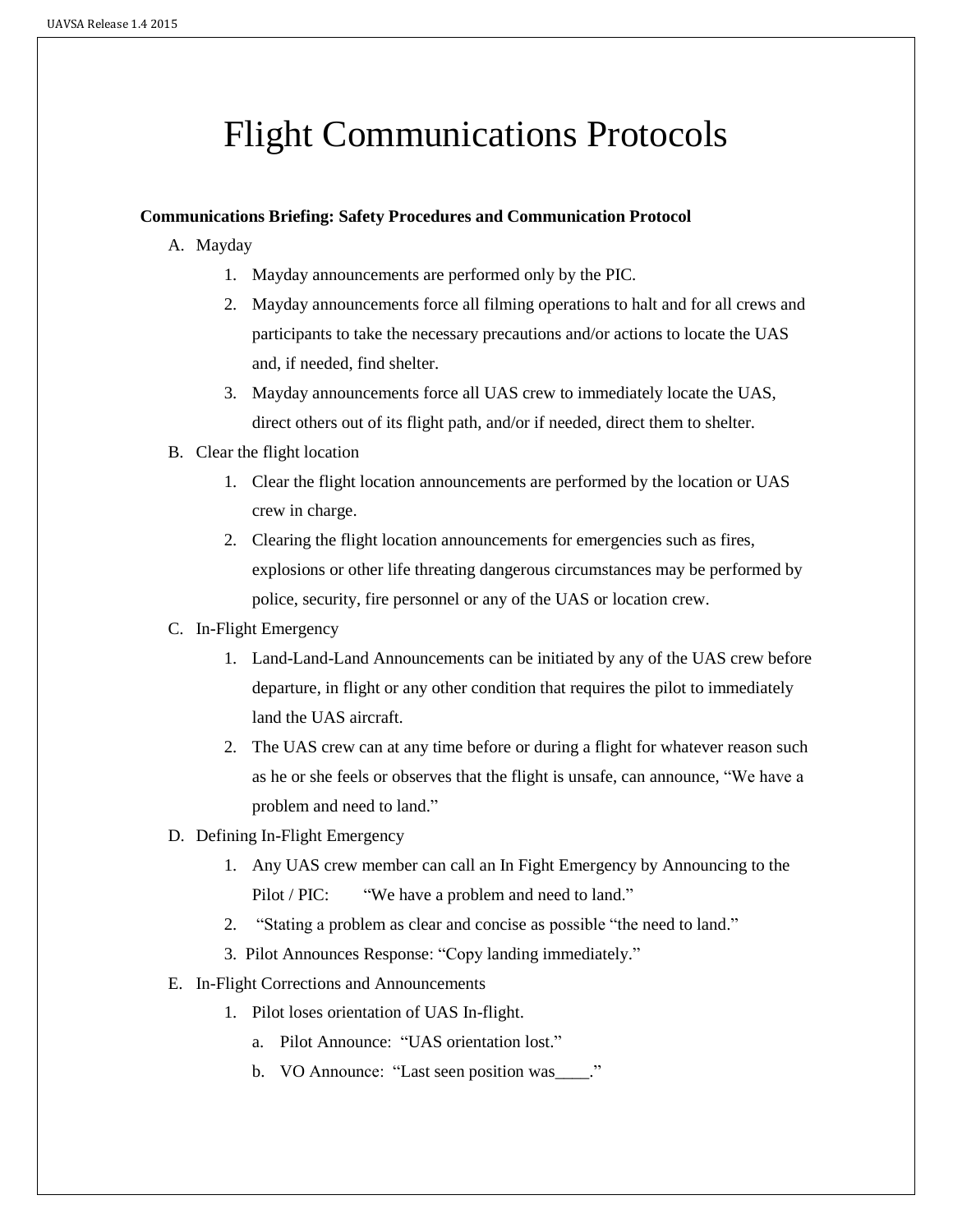- 2. Corrective Action
	- a. PIC Announce: "use camera to find ground marker."
- F. Signal is Lost In Flight
	- a. Pilot Announce: "I have lost control of UAS."
	- b. Pilot Announce: "UAS is not responding to my commands."
	- c. PIC Announce: "signal lost informing crews."
- G. Make all crews aware that the UAS signal is lost and to be on high alert.

### **Organization and Equipment**

- A. UAS Flight, ground crew team and important location crew.
	- i. PIC, UAS Pilot / Camera operator
- B. UAS Team Communication Equipment
	- i. Hand Radios or walkie talkies
	- ii. Head Set w/Mics as required
	- iii. Bullhorn for flight location Flight Announcements
- C. UAS Communication Equipment
	- i. UAS Base Radio Controller

#### **Communications Check**

A. Sync Radio Channels

- i. Test All Channels
	- 1.Select one Channel for Flight Operations
	- 2.Select one Channel for Emergency Backup
- B. Radio Communications Check
	- i. PIC Announce: Radio Check "Name and Position Radio Check"
		- 1.PIC, Pilot In Command
		- 2.Camera Operator
		- 3.Observer x (Number of Observers)
		- 4.Location Crew x (Number of "Required Only" Location Crew)
	- ii. PIC Announce: "We have Radio Com"
- C. Bull Horn for the Location Flight Announcements Check
	- i. PIC Announce: "Flight and Crew Com Check"
	- ii. Observer (On Radio) Announce: "Bull Horn Check Affirmative"
	- iii. Location Crew (On Radio) Announce: "Bull Horn Check Affirmative"
- D. Clear Communications must be established before each flight.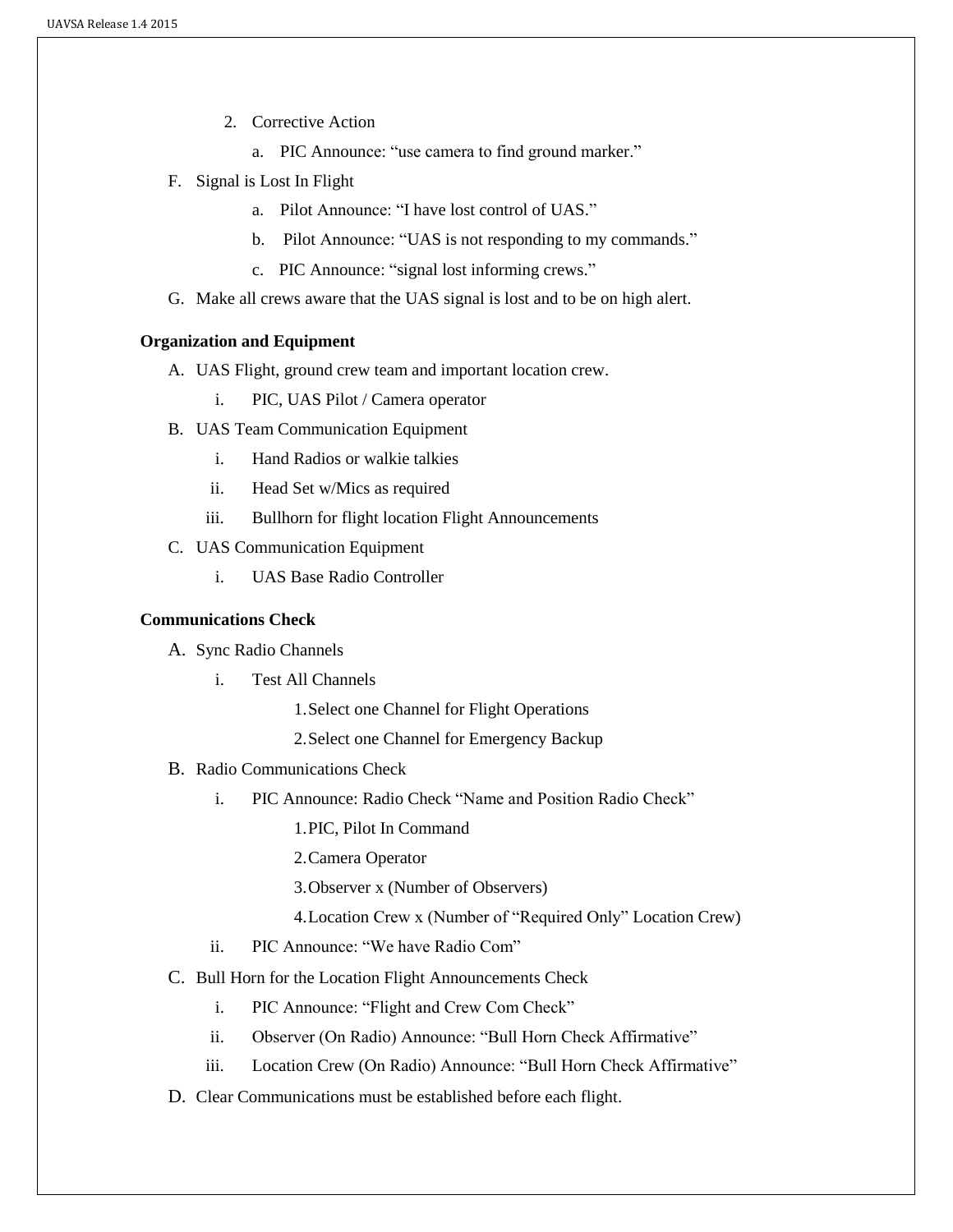#### **Communications and Checks Prior to Takeoff**

- A. Battery Check Before Takeoff
	- i. PIC Announce: "Voltage Check Volts \_\_\_\_\_\_\_\_ % of battery."
	- ii. Observer Announce: Mark Voltage in Pilot Log
	- iii. Observer Announce: "Repeat Voltage, Before Takeoff" after imputing data into pilot Log.
	- iv. PIC Announce: "Powering UAS"

1.PIC Action: Plug in Batteries Red than Black

- v. PIC Announce: "UAS Has power"
- vi. PIC Announce: "Battery Voltage on Monitor Volts"
- vii. Observer Respond: "Repeat Voltage, imputing voltage into Pilot Log."
- B. UAS to Ground Controller Pairing
	- i. PIC Announce: Satellite Pairing
		- 1.Activity: LED Description, "what colors are flashing" ex. Purple-GPS Yellow-Attitude mode
		- 2.After GPS locks and Home Point is recorded LED will Flash Green
	- ii. PIC Announce: "Satellite Lock 10 satellites, Home Base Recorded"
	- iii. PIC Announce: "Camera on?"
	- iv. Camera Operator respond: "Camera is Recording, Batteries are good"
- C. Preparing for Takeoff
	- i. PIC Announce: "Final Check of Flight Area"
	- ii. Observer Respond: "\_\_\_\_name\_\_\_\_Final Check Complete ready for Take Off"
	- iii. Gimbal Operator: "\_\_\_\_\_\_\_ name\_\_\_\_ Final Check Complete ready for Take Off."
	- iv. PIC Announce: "Ready for Power."
	- v. PIC Announce: "1 minute to Power, Take Positions and Ready for Power."
	- vi. Camera Operator: "Camera Operator in Position and Ready."
	- vii. Observer Respond: "Observer in Position and Ready for Power."
	- viii. PIC Announce: "Clear for Take-off, Powering Motors."
	- ix. PIC Announce: "Ready for Take Off, Final check of flight area
	- x. Observer Respond: "\_\_\_\_name \_\_\_\_Clear Ready for Take Off."
	- xi. Camera Operator: "\_\_\_\_\_name\_\_\_" Clear Ready for Take Off."
	- xii. PIC: "Clear to Power up UAS."
	- xiii. PIC Announce Loudly: "Powering Motors and Taking Off."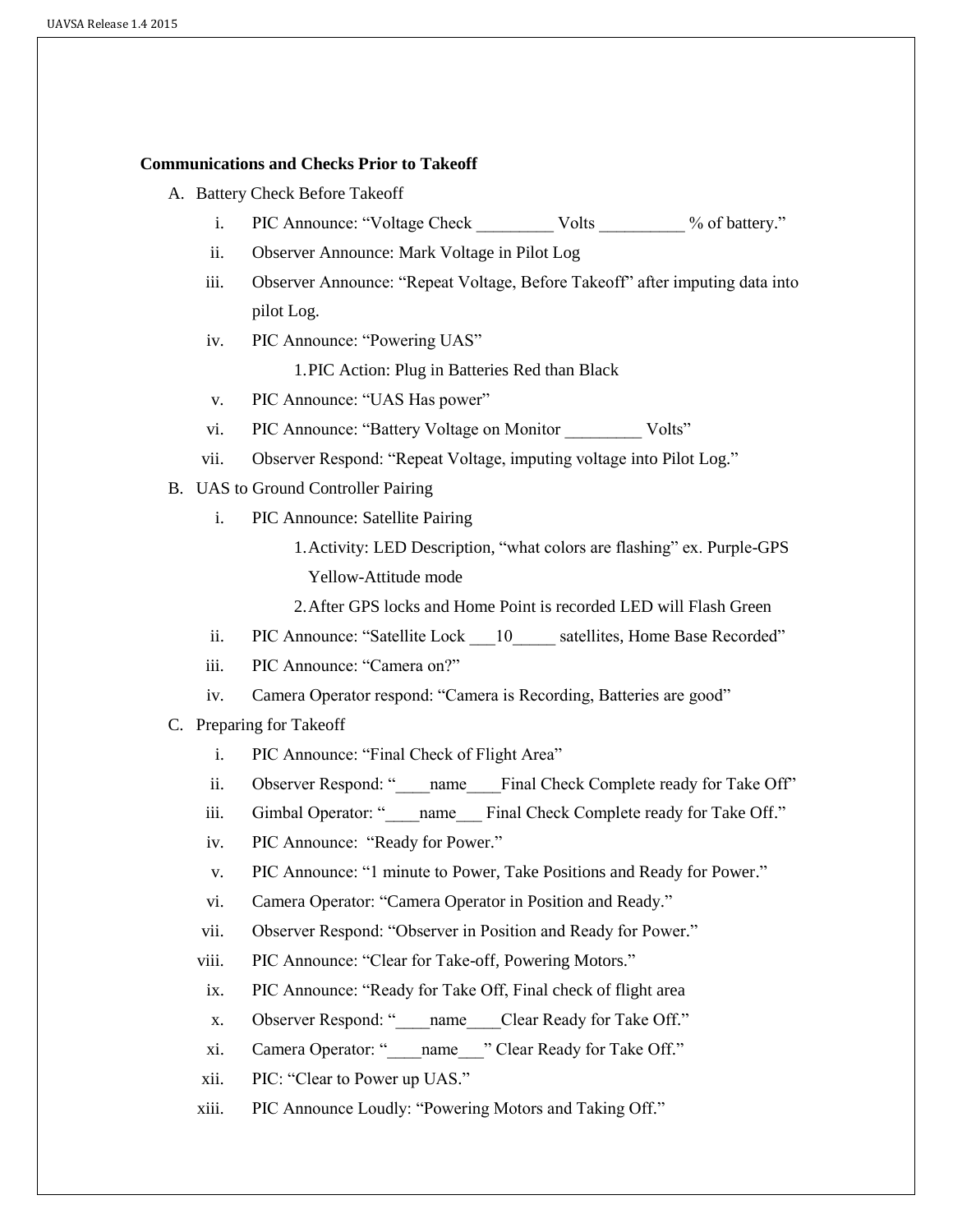#### **In Flight Communications**

- 1. Immediately after taking-off, at low level make sure you have full control of UAS.
	- i. PIC Announce: "Systems Check Complete Ready for Flight."
	- ii. Camera Operator: "Camera Ready."
	- iii. PIC Announce: " Woltage on Monitor after take-off."
	- iv. Observer respond: "Repeat Voltage on Monitor."
	- v. PIC: Ready to Initiate Flight Plan.
	- vi. Observer Respond: "\_\_\_\_name\_\_\_\_ready".
	- vii. Camera Operator: " \_\_\_\_name \_\_\_\_ Camera ready for Flight Plan"
	- viii. PIC: Starting Flight in 3, 2, 1"
- 2. Completing Flight Plan Return to Location or Base
	- i. Observer: "Negative Flight Plan."
	- ii. PIC: Roger, UAS returning to Start Filming Position for a second pass Or
	- iii. Observer: "Flight Plan Complete."
	- iv. PIC: Roger, UAS returning to base for landing.
- 3. Landing Communication
	- i. PIC announce loudly: "Landing UAS."
	- ii. Camera Operator: "Roger, landing UAS, returning camera to center."
	- iii. Camera Operator: "Camera centered, ready landing gear."
	- iv. PIC: "Landing gear down and locked, on-final."
	- v. PIC: "Clear Landing zone.
	- vi. Observer: "Landing zone clear."
	- vii. Camera Operator: "Landing check."
	- viii. PIC: motors off.